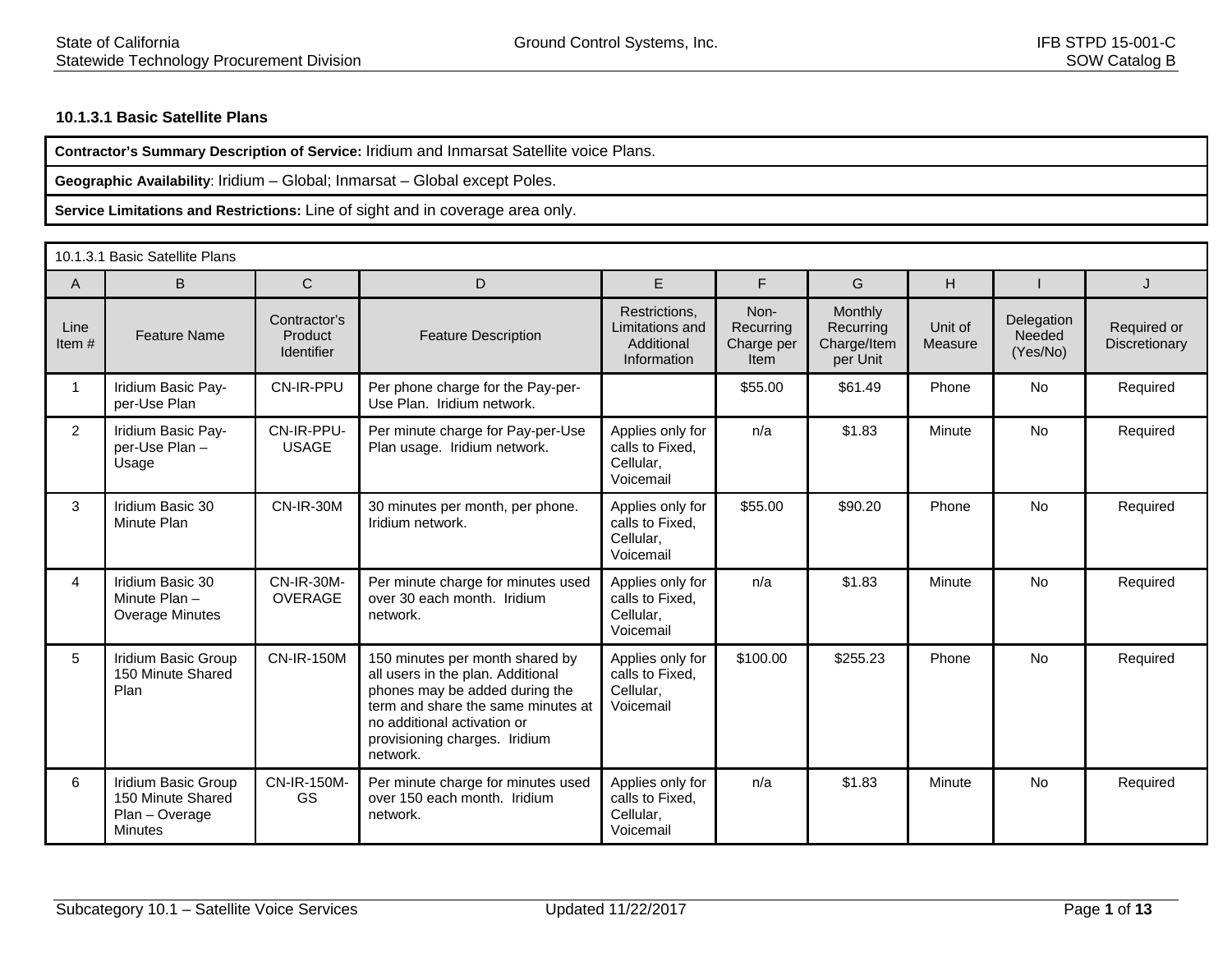|                | 10.1.3.1 Basic Satellite Plans                              |                                       |                                                                                                                                                               |                                                                                       |                                                |                                                        |                    |                                  |                              |  |  |
|----------------|-------------------------------------------------------------|---------------------------------------|---------------------------------------------------------------------------------------------------------------------------------------------------------------|---------------------------------------------------------------------------------------|------------------------------------------------|--------------------------------------------------------|--------------------|----------------------------------|------------------------------|--|--|
| A              | B                                                           | $\mathsf{C}$                          | D                                                                                                                                                             | E                                                                                     | F                                              | G                                                      | H                  |                                  | J                            |  |  |
| Line<br>Item#  | <b>Feature Name</b>                                         | Contractor's<br>Product<br>Identifier | <b>Feature Description</b>                                                                                                                                    | Restrictions,<br>Limitations and<br>Additional<br>Information                         | Non-<br>Recurring<br>Charge per<br><b>Item</b> | <b>Monthly</b><br>Recurring<br>Charge/Item<br>per Unit | Unit of<br>Measure | Delegation<br>Needed<br>(Yes/No) | Required or<br>Discretionary |  |  |
| $\overline{7}$ | Iridium Basic Text<br>Messaging                             | <b>CN-IR-SMS</b>                      | Per message rate for SMS texting.                                                                                                                             |                                                                                       | n/a                                            | \$0.51                                                 | Message            | No                               | Required                     |  |  |
| 8              | <b>Iridium Basic Voice</b><br>Mail                          | CN-IR-VM                              | Monthly fixed fee per user for voice<br>mail service.                                                                                                         |                                                                                       | n/a                                            | \$0.00                                                 | Mailbox            | <b>No</b>                        | Required                     |  |  |
| 9              | <b>Basic Calls to Other</b><br><b>Satellite Networks</b>    | CN-SAT-TO-<br><b>SAT</b>              | Per minute charge for calls made to<br>other Satellite networks. This usage<br>will not be counted against the 30<br>Minute Plan or the Group Shared<br>Plan. |                                                                                       | n/a                                            | \$13.31                                                | Minute             | <b>No</b>                        | Required                     |  |  |
| 10             | Inmarsat Basic Pay-<br>per-Use Plan                         | CN-IMV-PPU                            | Per phone charge for the Pay-per-<br>Use Plan. Inmarsat network.                                                                                              |                                                                                       | \$59.00                                        | \$43.05                                                | Phone              | No                               | Required                     |  |  |
| 11             | Inmarsat Basic Pay-<br>Per-Use Plan -<br>Usage              | CN-IMV-<br>PPU-USAGE                  | Per minute charge for Pay-per-Use<br>Plan usage. Inmarsat network.                                                                                            | Applies only for<br>calls to Fixed,<br>cellular,<br>voicemail,<br>Inmarsat<br>Network | n/a                                            | \$1.22                                                 | Minute             | No                               | Required                     |  |  |
| 12             | Inmarsat 30 Minute<br>Plan                                  | CN-IMV-30M                            | 30 minutes per month, per phone.<br>Inmarsat network.                                                                                                         | Applies only for<br>calls to Fixed,<br>cellular,<br>voicemail,<br>Inmarsat<br>Network | \$59.00                                        | \$61.50                                                | Phone              | <b>No</b>                        | Required                     |  |  |
| 13             | Inmarsat Basic 30<br>Minute Plan-<br><b>Overage Minutes</b> | CN-IMV-<br>30M-<br><b>OVERAGE</b>     | Per minute charge for minutes used<br>over 30 each month. Inmarsat<br>network.                                                                                | Applies only for<br>calls to Fixed,<br>cellular,<br>voicemail,<br>Inmarsat<br>Network | n/a                                            | \$1.28                                                 | Minute             | <b>No</b>                        | Required                     |  |  |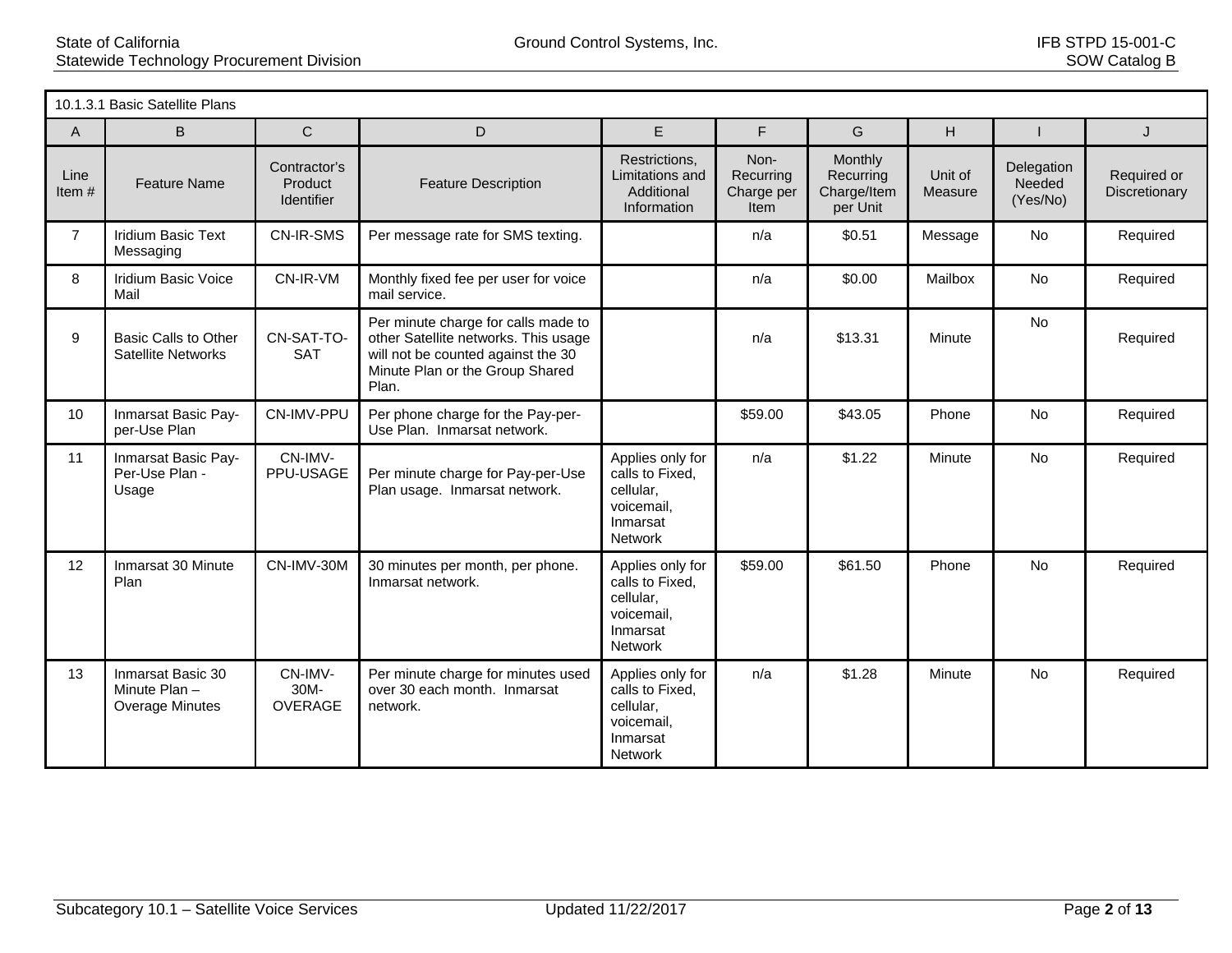|                  | 10.1.3.1 Basic Satellite Plans                                               |                                              |                                                                                                                                                                                                                                                                                                                                                                                                                                                   |                                                                                              |                                         |                                                 |                    |                                  |                              |  |  |
|------------------|------------------------------------------------------------------------------|----------------------------------------------|---------------------------------------------------------------------------------------------------------------------------------------------------------------------------------------------------------------------------------------------------------------------------------------------------------------------------------------------------------------------------------------------------------------------------------------------------|----------------------------------------------------------------------------------------------|-----------------------------------------|-------------------------------------------------|--------------------|----------------------------------|------------------------------|--|--|
| A                | B                                                                            | $\mathsf{C}$                                 | D                                                                                                                                                                                                                                                                                                                                                                                                                                                 | E                                                                                            | F                                       | G                                               | H                  |                                  | J                            |  |  |
| Line<br>Item $#$ | <b>Feature Name</b>                                                          | Contractor's<br>Product<br><b>Identifier</b> | <b>Feature Description</b>                                                                                                                                                                                                                                                                                                                                                                                                                        | Restrictions,<br>Limitations and<br>Additional<br>Information                                | Non-<br>Recurring<br>Charge per<br>Item | Monthly<br>Recurring<br>Charge/Item<br>per Unit | Unit of<br>Measure | Delegation<br>Needed<br>(Yes/No) | Required or<br>Discretionary |  |  |
| 14               | <b>Inmarsat Basic</b><br>Group 150 Minute<br>Shared Plan                     | CN-IMV-<br>150M-GS                           | 150 minutes per month shared by<br>all users in the plan. Additional<br>phones may be added during the<br>term and share the same minutes at<br>no additional activation or<br>provisioning charges. Inmarsat<br>network.                                                                                                                                                                                                                         | Applies only for<br>calls to Fixed,<br>cellular,<br>voicemail,<br>Inmarsat<br><b>Network</b> | \$100.00                                | \$173.23                                        | Phone              | <b>No</b>                        | Required                     |  |  |
| 15               | <b>Inmarsat Basic</b><br>Group 150 Minute<br>Shared Plan-<br>Overage Minutes | CN-IMV-<br>150M-GS-<br>OVERAGE               | Per minute charge for minutes used<br>over 150 each month. Inmarsat<br>network.                                                                                                                                                                                                                                                                                                                                                                   | Applies only for<br>calls to Fixed,<br>cellular,<br>voicemail,<br>Inmarsat<br>Network        | n/a                                     | \$1.18                                          | Minute             | <b>No</b>                        | Required                     |  |  |
| 16               | <b>Inmarsat Basic Text</b><br>Messaging                                      | <b>CN-IMV-SMS</b>                            | Per message rate for SMS texting.                                                                                                                                                                                                                                                                                                                                                                                                                 |                                                                                              | n/a                                     | \$0.51                                          | Message            | No                               | Required                     |  |  |
| 17               | <b>Inmarsat Basic Voice</b><br>Mail                                          | CN-IMV-VM                                    | Monthly fixed fee per user for voice<br>mail service.                                                                                                                                                                                                                                                                                                                                                                                             |                                                                                              | n/a                                     | \$0.00                                          | Mailbox            | <b>No</b>                        | Required                     |  |  |
| 18               | <b>Basic Satellite Phone</b><br>Rental - Daily                               | CN-<br>SATPHONE-<br><b>DAILY</b>             | Daily rental of satellite phones with<br>additional per minute charges.<br>Rental must be delivered to the<br>customer within 48 hours of order<br>and quantities up to 10 per order. If<br>additional lead time for rental is<br>required, vendor is to notify the<br>State within 24 hours of order. In<br>State emergencies where additional<br>quantities are required, the vendor<br>may have up to 96 hours to fulfill<br>the rental order. | Does not<br>include airtime                                                                  | n/a                                     | \$75.85                                         | Day                | No                               | Required                     |  |  |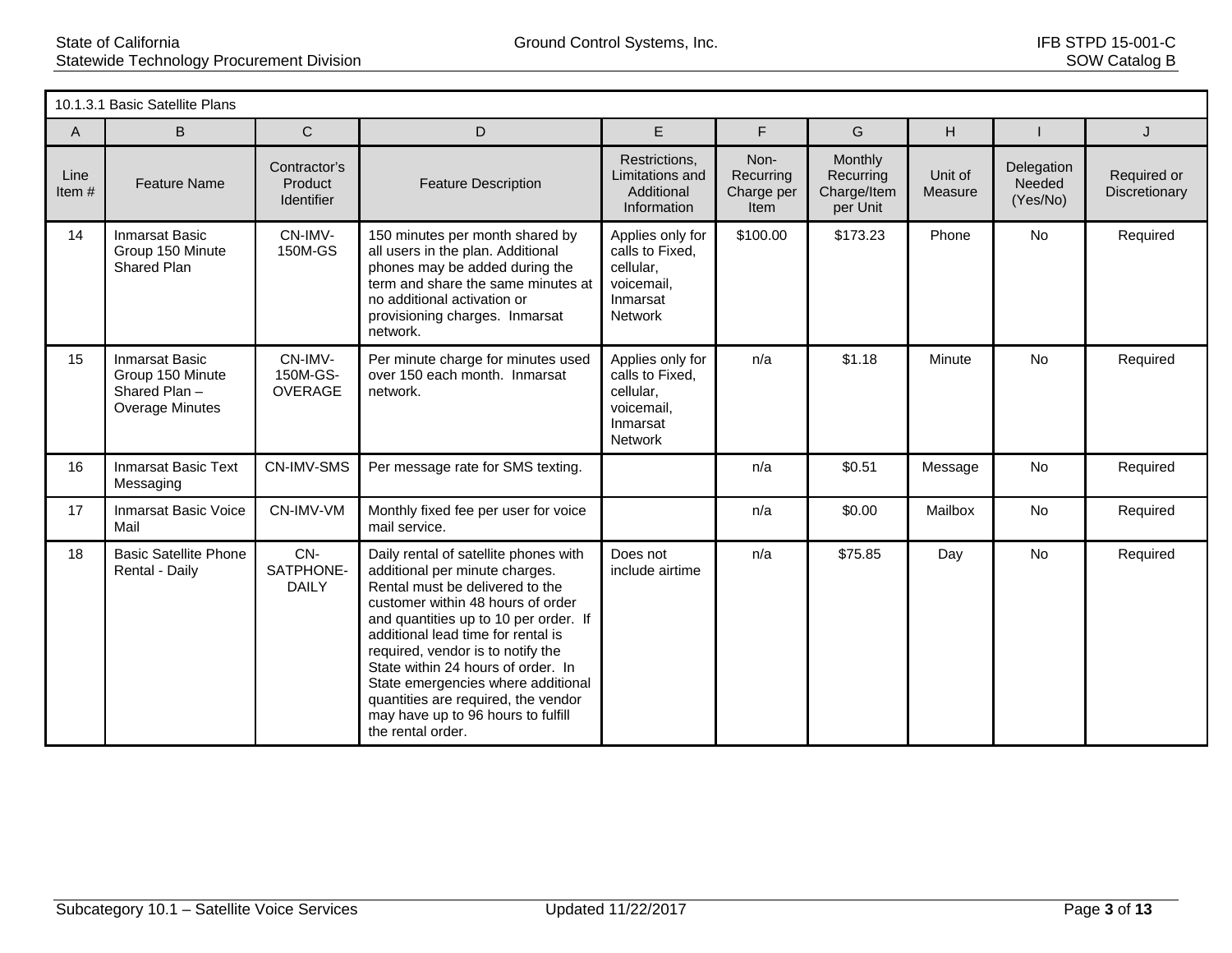|               | 10.1.3.1 Basic Satellite Plans                   |                                              |                                                                                                                                                                                                                                                                                                                                                                                                                                                     |                                                               |                                         |                                                 |                    |                                  |                              |  |  |
|---------------|--------------------------------------------------|----------------------------------------------|-----------------------------------------------------------------------------------------------------------------------------------------------------------------------------------------------------------------------------------------------------------------------------------------------------------------------------------------------------------------------------------------------------------------------------------------------------|---------------------------------------------------------------|-----------------------------------------|-------------------------------------------------|--------------------|----------------------------------|------------------------------|--|--|
| A             | B                                                | $\mathsf{C}$                                 | D                                                                                                                                                                                                                                                                                                                                                                                                                                                   | E                                                             | F                                       | G                                               | H                  |                                  | J                            |  |  |
| Line<br>Item# | <b>Feature Name</b>                              | Contractor's<br>Product<br><b>Identifier</b> | <b>Feature Description</b>                                                                                                                                                                                                                                                                                                                                                                                                                          | Restrictions,<br>Limitations and<br>Additional<br>Information | Non-<br>Recurring<br>Charge per<br>Item | Monthly<br>Recurring<br>Charge/Item<br>per Unit | Unit of<br>Measure | Delegation<br>Needed<br>(Yes/No) | Required or<br>Discretionary |  |  |
| 19            | <b>Basic Satellite Phone</b><br>Rental - Weekly  | CN-<br>SATPHONE-<br>WEEKLY                   | Weekly rental of satellite phones<br>with additional per minute charges.<br>Rental must be delivered to the<br>customer within 48 hours of order<br>and quantities up to 10 per order. If<br>additional lead time for rental is<br>required, vendor is to notify the<br>State within 24 hours of order. In<br>State emergencies where additional<br>quantities are required, the vendor<br>may have up to 96 hours to fulfill<br>the rental order.  | Does not<br>include airtime                                   | n/a                                     | \$102.50                                        | Week               | <b>No</b>                        | Required                     |  |  |
| 20            | <b>Basic Satellite Phone</b><br>Rental - Monthly | CN-<br>SATPHONE-<br><b>MONTHLY</b>           | Monthly rental of satellite phones<br>with additional per minute charges.<br>Rental must be delivered to the<br>customer within 48 hours of order<br>and quantities up to 10 per order. If<br>additional lead time for rental is<br>required, vendor is to notify the<br>State within 24 hours of order. In<br>State emergencies where additional<br>quantities are required, the vendor<br>may have up to 96 hours to fulfill<br>the rental order. | Does not<br>include airtime                                   | n/a                                     | \$307.50                                        | Month              | <b>No</b>                        | Required                     |  |  |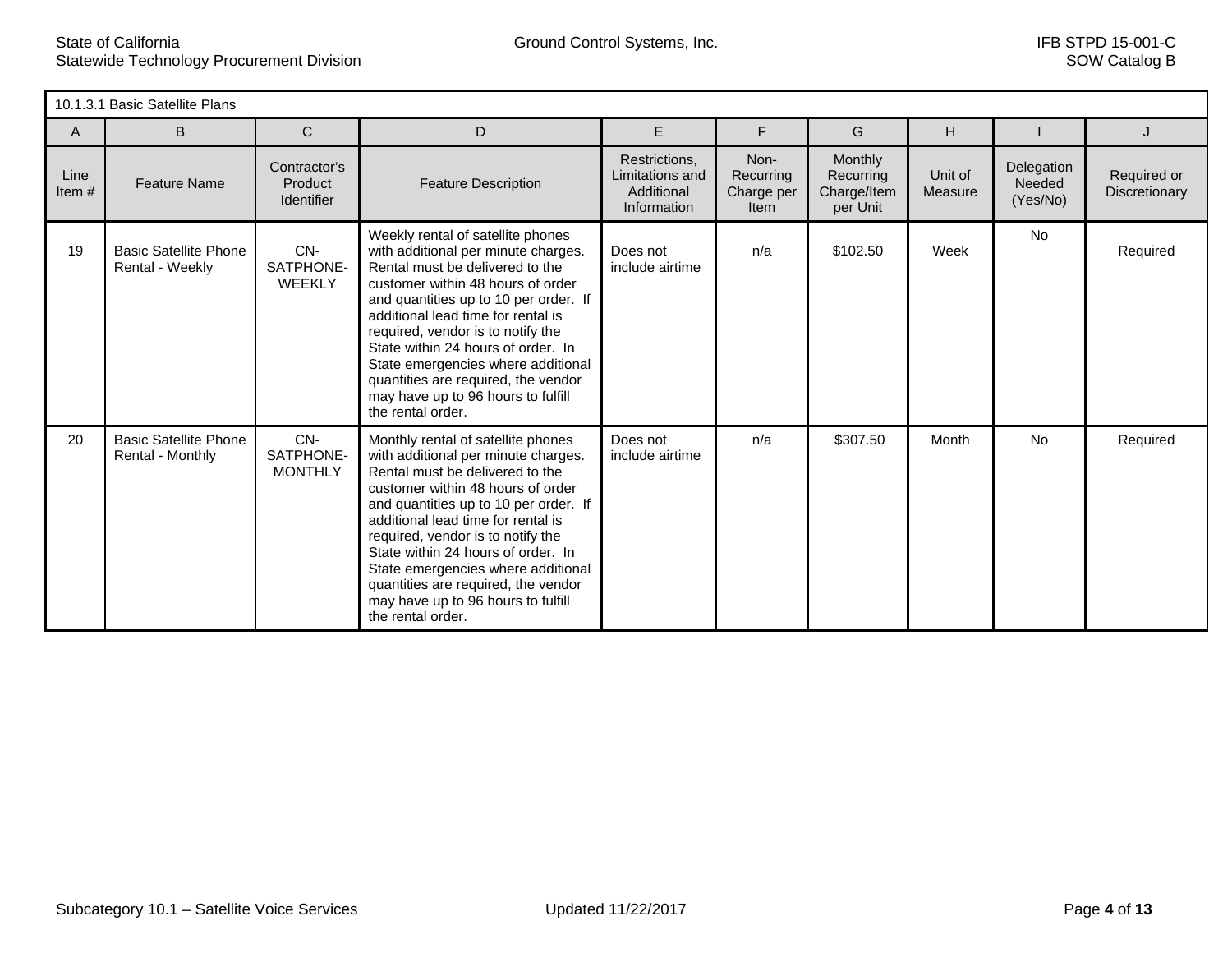## **10.1.3.2 MSAT G2 Plans**

**Contractor's Summary Description of Service:** MSAT.

**Geographic Availability**: MSAT – USA.

|                   | 10.1.3.2 MSAT G2 Plans                                      |                                              |                                                                                                                                                                 |                                                               |                                         |                                                        |                    |                                  |                              |  |
|-------------------|-------------------------------------------------------------|----------------------------------------------|-----------------------------------------------------------------------------------------------------------------------------------------------------------------|---------------------------------------------------------------|-----------------------------------------|--------------------------------------------------------|--------------------|----------------------------------|------------------------------|--|
| A                 | B                                                           | $\mathsf{C}$                                 | D                                                                                                                                                               | E.                                                            | G                                       | G                                                      | H                  |                                  | J                            |  |
| Line<br>Item<br># | <b>Feature Name</b>                                         | Contractor's<br>Product<br><b>Identifier</b> | <b>Feature Descriptions</b>                                                                                                                                     | Restrictions,<br>Limitations<br>and Additional<br>Information | Non-<br>Recurring<br>Charge per<br>Item | <b>Monthly</b><br>Recurring<br>Charge/Item<br>per Unit | Unit of<br>Measure | Delegation<br>Needed<br>(Yes/No) | Required or<br>Discretionary |  |
|                   | MSAT G2 Pay-per-<br>Use Plan                                | CN-MSAT-<br><b>PPU</b>                       | Per user charge for the MSAT G2<br>Pay-per-Use Plan.                                                                                                            | None                                                          | \$135.00                                | \$154.67                                               | User               | No                               | Required                     |  |
| 2                 | MSAT G2 Pay-per-<br>Use Plan - Usage                        | CN-MSAT-<br>PPU-USAGE                        | Per minute charge for MSAT G2<br>Pay-per-Use usage.                                                                                                             | None                                                          | n/a                                     | \$2.48                                                 | Minute             | <b>No</b>                        | Required                     |  |
| 3                 | MSAT G2 Pay-per-<br>Use Plan - Open Talk<br>Group           | CN-MSAT-<br>PPU-OT-<br><b>GROUP</b>          | Non-recurring charge for the<br>creation of a Radio Talk Group to<br>connect specified radios.                                                                  |                                                               | \$405.00                                | \$448.34                                               | Group              | <b>No</b>                        | Required                     |  |
| 4                 | MSAT G2 Pay-per-<br>Use Plan - Private<br><b>Talk Group</b> | CN-MSAT-<br>PPU-PT                           | Monthly and one time charge for<br>the creation of a Private Talk<br>Group to connect specified radios<br>to utilize the Radio Dispatch<br>function.            | None                                                          | \$405.00                                | \$448.34                                               | Group              | <b>No</b>                        | Required                     |  |
| 5                 | MSAT G2 30 Minute<br>Plan                                   | CN-MSAT-<br>30M                              | 30 minutes per month, per phone,<br>with rollover minutes (minutes that<br>go unused from month-to-month<br>that can be used up to one (1)<br>year), per phone. | None                                                          | \$135.00                                | \$256.25                                               | User               | <b>No</b>                        | Required                     |  |
| 6                 | MSAT G2 30 Minute<br>Plan - Overage<br>Minutes              | CN-MSAT-<br>$30M -$<br><b>OVERAGE</b>        | Per minute charge for over 30<br>minutes per month MSAT G2<br>phone usage.                                                                                      | None                                                          | n/a                                     | \$2.48                                                 | Minute             | <b>No</b>                        | Required                     |  |
| $\overline{7}$    | MSAT G2 30 Minute<br>Plan - Open Talk<br>Group              | CN-MSAT-<br>30M-OT                           | Non-recurring charge for the<br>creation of a Radio Dispatch<br>Function to connect specified<br>radios.                                                        | None                                                          | \$405.00                                | \$448.34                                               | Group              | <b>No</b>                        | Required                     |  |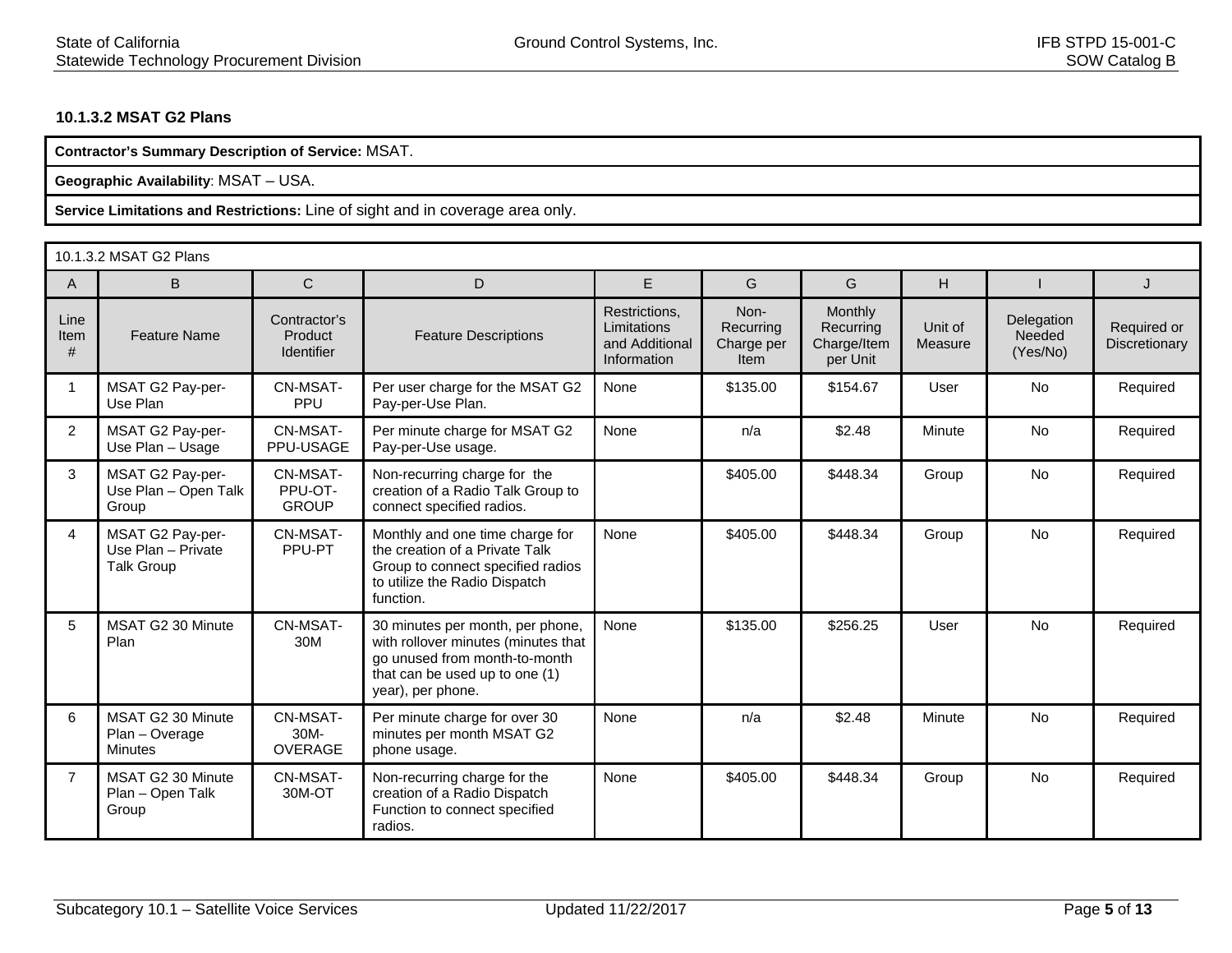|                   | 10.1.3.2 MSAT G2 Plans                                                        |                                        |                                                                                                                                                                                                                                                                                                                       |                                                               |                                                |                                                        |                    |                                  |                              |  |
|-------------------|-------------------------------------------------------------------------------|----------------------------------------|-----------------------------------------------------------------------------------------------------------------------------------------------------------------------------------------------------------------------------------------------------------------------------------------------------------------------|---------------------------------------------------------------|------------------------------------------------|--------------------------------------------------------|--------------------|----------------------------------|------------------------------|--|
| $\mathsf{A}$      | B                                                                             | $\mathsf{C}$                           | D                                                                                                                                                                                                                                                                                                                     | E                                                             | G                                              | G                                                      | H                  |                                  | J                            |  |
| Line<br>Item<br># | <b>Feature Name</b>                                                           | Contractor's<br>Product<br>Identifier  | <b>Feature Descriptions</b>                                                                                                                                                                                                                                                                                           | Restrictions,<br>Limitations<br>and Additional<br>Information | Non-<br>Recurring<br>Charge per<br><b>Item</b> | <b>Monthly</b><br>Recurring<br>Charge/Item<br>per Unit | Unit of<br>Measure | Delegation<br>Needed<br>(Yes/No) | Required or<br>Discretionary |  |
| 8                 | MSAT G2 30 Minute<br>Plan - Private Talk<br>Group                             | CN-MSAT-<br>30M-PT                     | Monthly and one time charge for a<br>Private Radio Dispatch Function.                                                                                                                                                                                                                                                 | None                                                          | \$405.00                                       | \$448.34                                               | Group              | <b>No</b>                        | Required                     |  |
| 9                 | MSAT G2 150 Minute<br>Group Shared Plan                                       | CN-MSAT-<br>150M-GS                    | 150 minutes per month shared by<br>all users in the plan, with rollover<br>minutes (minutes that go unused<br>from month-to-month that can be<br>used up to one (1) year).<br>Additional phones may be added<br>during the Term and share the<br>same minutes at no additional<br>activation or provisioning charges. | None                                                          | \$135.00                                       | \$434.89                                               | User               | <b>No</b>                        | Required                     |  |
| 10 <sup>°</sup>   | MSAT G2 150 Minute<br>Group Shared Plan -<br>Open Talk Group                  | CN-MSAT-<br>150M-GS-OT                 | Non-recurring charge for a Radio<br>Dispatch Function.                                                                                                                                                                                                                                                                | None                                                          | \$405.00                                       | \$448.34                                               | Group              | <b>No</b>                        | Required                     |  |
| 11                | MSAT G2 150 Minute<br>Group Shared Plan -<br>Private Talk Group               | CN-MSAT-<br>150M-GS-PT                 | Monthly and one time charge for a<br>Private Radio Dispatch Function.                                                                                                                                                                                                                                                 | None                                                          | \$405.00                                       | \$448.34                                               | Group              | <b>No</b>                        | Required                     |  |
| 12 <sup>2</sup>   | MSAT G2 150 Minute<br>Group Shared Plan -<br>Overage Minutes                  | CN-MSAT-<br>150M-GS-<br><b>OVERAGE</b> | Per minute charge for over 150<br>minutes per month MSAT G2<br>phone usage.                                                                                                                                                                                                                                           | None                                                          | n/a                                            | \$2.48                                                 | Minute             | <b>No</b>                        | Required                     |  |
| 13                | MSAT G2 Pay-per-<br>Use Plan - Usage -<br>Inbound calling from<br><b>PSTN</b> | CN-MSAT-<br>PPU-PSTN                   | Per minute charge for MSAT G2<br>Pay-per-Use usage - Inbound<br>calling from PSTN.                                                                                                                                                                                                                                    | None                                                          | n/a                                            | \$2.48                                                 | Minute             | <b>No</b>                        | Required                     |  |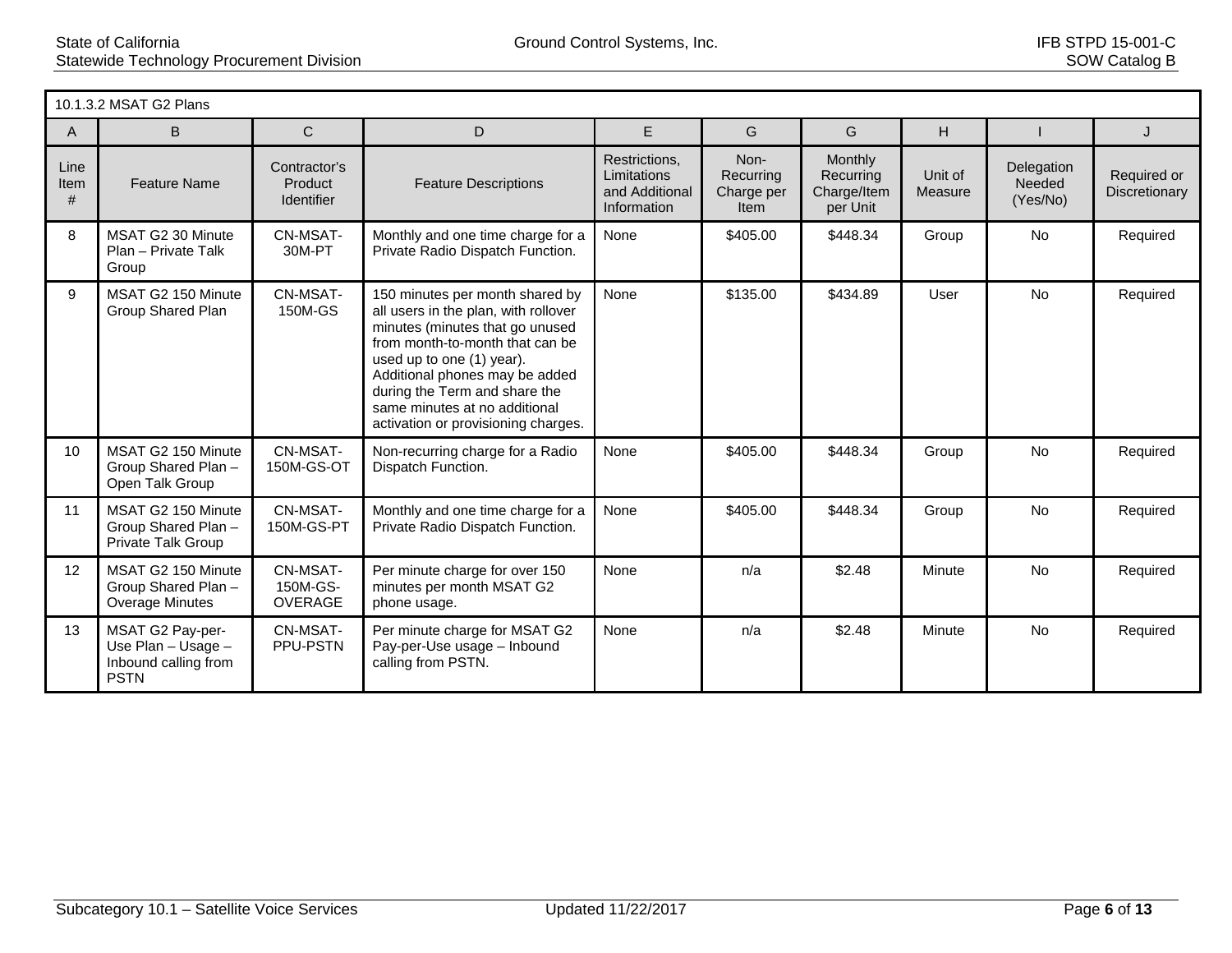|                   | 10.1.3.2 MSAT G2 Plans                               |                                              |                                                                                                                                                                                                                                                                                                                                                                                                                                                     |                                                               |                                         |                                                        |                    |                                  |                              |  |  |
|-------------------|------------------------------------------------------|----------------------------------------------|-----------------------------------------------------------------------------------------------------------------------------------------------------------------------------------------------------------------------------------------------------------------------------------------------------------------------------------------------------------------------------------------------------------------------------------------------------|---------------------------------------------------------------|-----------------------------------------|--------------------------------------------------------|--------------------|----------------------------------|------------------------------|--|--|
| A                 | B                                                    | $\mathsf{C}$                                 | D                                                                                                                                                                                                                                                                                                                                                                                                                                                   | E                                                             | G                                       | G                                                      | H                  |                                  | J                            |  |  |
| Line<br>Item<br># | <b>Feature Name</b>                                  | Contractor's<br>Product<br><b>Identifier</b> | <b>Feature Descriptions</b>                                                                                                                                                                                                                                                                                                                                                                                                                         | Restrictions,<br>Limitations<br>and Additional<br>Information | Non-<br>Recurring<br>Charge per<br>Item | <b>Monthly</b><br>Recurring<br>Charge/Item<br>per Unit | Unit of<br>Measure | Delegation<br>Needed<br>(Yes/No) | Required or<br>Discretionary |  |  |
| 14                | <b>MSAT G2 Satellite</b><br>Phone Rental - Daily     | CN-MSAT-<br>PHONE-<br><b>DAILY</b>           | Daily rental of MSAT G2 phones<br>with additional per-minute<br>charges. Rental must be<br>delivered to the customer within<br>48 hours of order and quantities<br>up to 10 per order. If additional<br>lead time for rental is required,<br>vendor is to notify the State within<br>24 hours of order. In State<br>emergencies where additional<br>quantities are required, the<br>vendor may have up to 96 hours<br>to fulfill the rental order.  | None                                                          | n/a                                     | \$1,383.75                                             | Day                | <b>No</b>                        | Required                     |  |  |
| 15                | <b>MSAT G2 Satellite</b><br>Phone Rental -<br>Weekly | CN-MSAT-<br>PHONE-<br><b>WEEKLY</b>          | Weekly rental of MSAT G2<br>phones with additional per-minute<br>charges. Rental must be<br>delivered to the customer within<br>48 hours of order and quantities<br>up to 10 per order. If additional<br>lead time for rental is required,<br>vendor is to notify the State within<br>24 hours of order. In State<br>emergencies where additional<br>quantities are required, the<br>vendor may have up to 96 hours<br>to fulfill the rental order. | None                                                          | n/a                                     | \$2,767.50                                             | Week               | <b>No</b>                        | Required                     |  |  |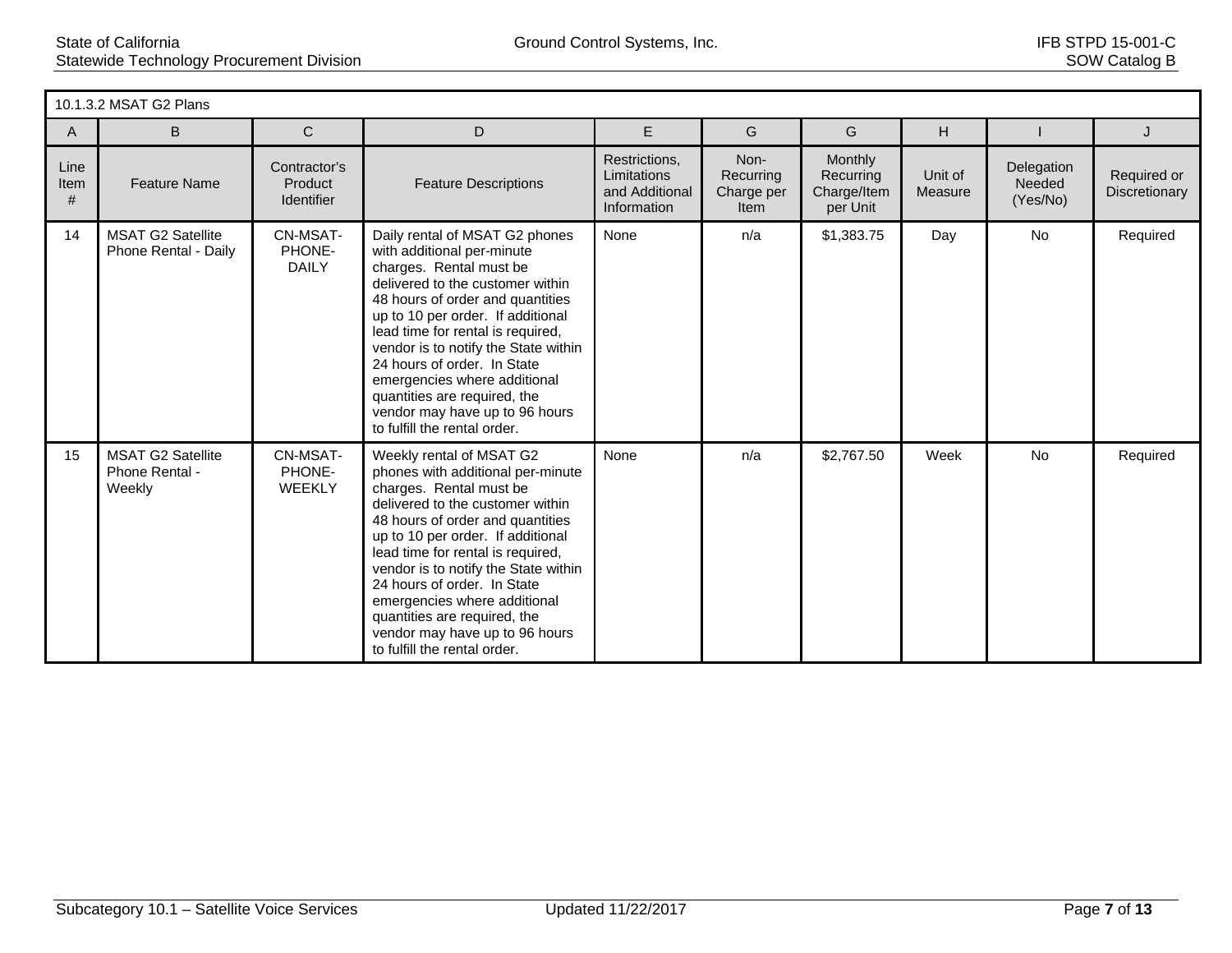|                   | 10.1.3.2 MSAT G2 Plans                                |                                              |                                                                                                                                                                                                                                                                                                                                                                                                                                                      |                                                               |                                         |                                                        |                    |                                  |                              |  |
|-------------------|-------------------------------------------------------|----------------------------------------------|------------------------------------------------------------------------------------------------------------------------------------------------------------------------------------------------------------------------------------------------------------------------------------------------------------------------------------------------------------------------------------------------------------------------------------------------------|---------------------------------------------------------------|-----------------------------------------|--------------------------------------------------------|--------------------|----------------------------------|------------------------------|--|
| A                 | B                                                     | C                                            | D                                                                                                                                                                                                                                                                                                                                                                                                                                                    | E                                                             | G                                       | G                                                      | H                  |                                  |                              |  |
| Line<br>Item<br># | <b>Feature Name</b>                                   | Contractor's<br>Product<br><b>Identifier</b> | <b>Feature Descriptions</b>                                                                                                                                                                                                                                                                                                                                                                                                                          | Restrictions,<br>Limitations<br>and Additional<br>Information | Non-<br>Recurring<br>Charge per<br>Item | <b>Monthly</b><br>Recurring<br>Charge/Item<br>per Unit | Unit of<br>Measure | Delegation<br>Needed<br>(Yes/No) | Required or<br>Discretionary |  |
| 16                | <b>MSAT G2 Satellite</b><br>Phone Rental -<br>Monthly | CN-MSAT-<br>PHONE-<br><b>MONTHLY</b>         | Monthly rental of MSAT G2<br>phones with additional per-minute<br>charges. Rental must be<br>delivered to the customer within<br>48 hours of order and quantities<br>up to 10 per order. If additional<br>lead time for rental is required,<br>vendor is to notify the State within<br>24 hours of order. In State<br>emergencies where additional<br>quantities are required, the<br>vendor may have up to 96 hours<br>to fulfill the rental order. | None                                                          | n/a                                     | \$4,151.25                                             | Month              | No.                              | Required                     |  |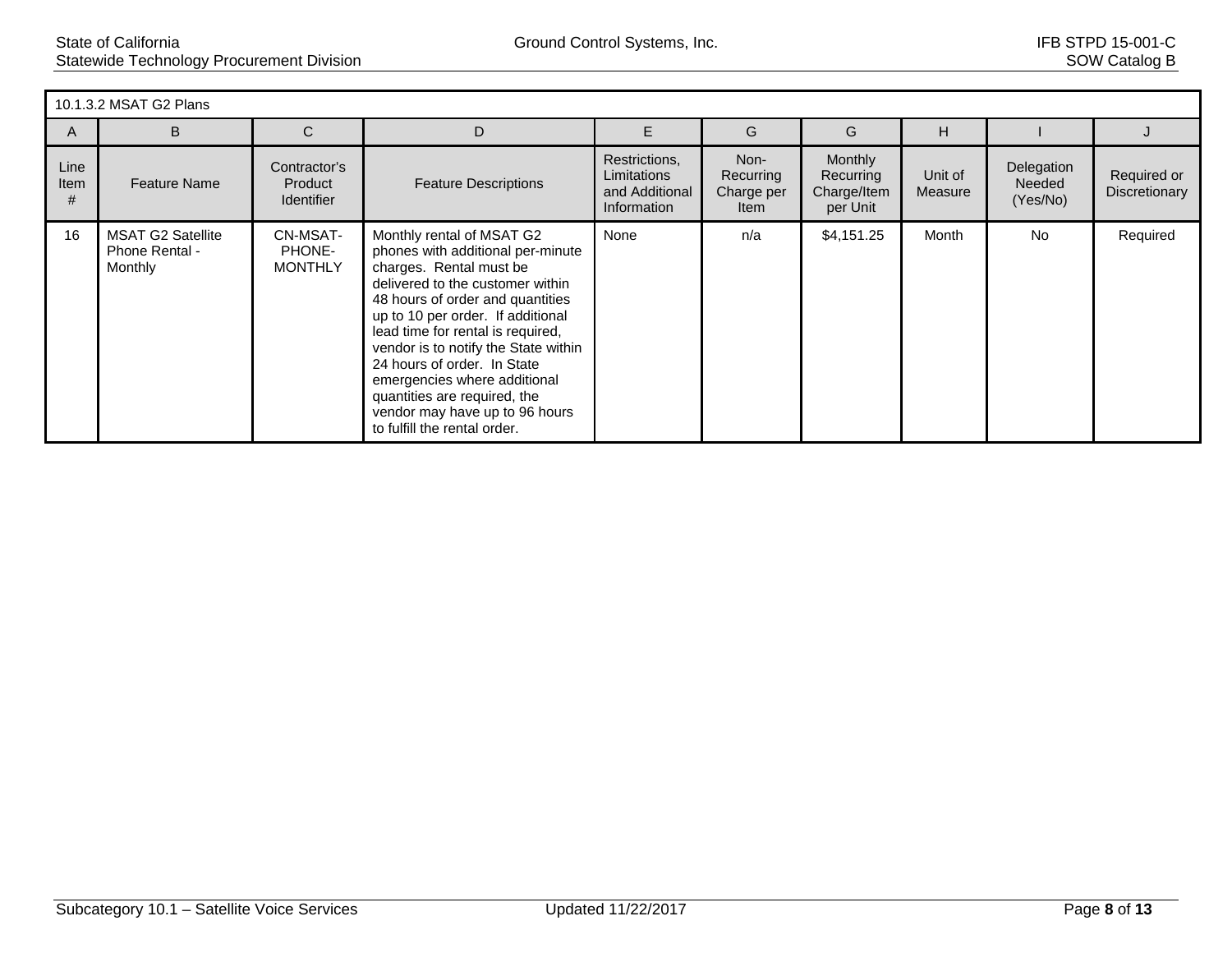## **10.1.3.3 BGAN Service Plans**

| Contractor's Summary Description of Service: BGAN Service Plans. |
|------------------------------------------------------------------|
|------------------------------------------------------------------|

**Geographic Availability**: Inmarsat – Global except Poles.

|                | 10.1.3.3 BGAN Service Plans                    |                                              |                                                                                                                                                                                                                      |                                                                                  |                                                |                                                 |                    |                                  |                              |  |
|----------------|------------------------------------------------|----------------------------------------------|----------------------------------------------------------------------------------------------------------------------------------------------------------------------------------------------------------------------|----------------------------------------------------------------------------------|------------------------------------------------|-------------------------------------------------|--------------------|----------------------------------|------------------------------|--|
| $\mathsf{A}$   | B                                              | $\mathsf{C}$                                 | D                                                                                                                                                                                                                    | E                                                                                | F.                                             | G                                               | H                  |                                  | J.                           |  |
| Line<br>Item#  | <b>Feature Name</b>                            | Contractor's<br>Product<br><b>Identifier</b> | <b>Feature Description</b>                                                                                                                                                                                           | Restrictions,<br>Limitations<br>and<br>Additional<br>Information                 | Non-<br>Recurring<br>Charge per<br><b>Item</b> | Monthly<br>Recurring<br>Charge/Item<br>per Unit | Unit of<br>Measure | Delegation<br>Needed<br>(Yes/No) | Required or<br>Discretionary |  |
|                | <b>BGAN Terminal</b><br>Service                | CN-BGAN-<br><b>SERVICE</b>                   | Monthly and one time charge for<br><b>BGAN</b> terminal service.                                                                                                                                                     |                                                                                  | \$99.00                                        | \$90.20                                         | Terminal           | No                               | Required                     |  |
| $\overline{2}$ | <b>BGAN Terminal</b><br><b>Standby Service</b> | CN-BGAN-<br>SERVICE-<br><b>STANDBY</b>       | Monthly and one time charge for<br>standby when BGAN terminal is<br>not activated. The one time<br>standby fee is applied at the time<br>of suspension. There shall be no<br>cost to reactivate a suspended<br>unit. |                                                                                  | \$99.00                                        | \$70.73                                         | Terminal           | <b>No</b>                        | Required                     |  |
| 3              | BGAN Pay-per-Use -<br>Voice                    | CN-BGAN-<br>PPU-MIN                          | Per minute charge for BGAN calls<br>except the first 30 minutes for<br>terminals that are subscribed to<br>the BGAN 30 Minute Plan.                                                                                  | Applies to<br>calls to Fixed,<br>Cellular,<br>voicemail,<br>Inmarsat<br>network. | n/a                                            | \$1.32                                          | Minute             | No                               | Required                     |  |
| 4              | BGAN Pay-per-Use -<br>Data                     | CN-BGAN-<br>PPU-MB                           | Per megabyte charge for BGAN<br>Pay-per-Use data.                                                                                                                                                                    | Per MB                                                                           | n/a                                            | \$7.88                                          | Megabyte           | No                               | Required                     |  |
| 5              | <b>BGAN Pay-per-Use</b><br>Plan Usage - SMS    | CN-BGAN-<br>PPU-SMS                          | Per message charge for BGAN<br>pay-per-use SMS.                                                                                                                                                                      |                                                                                  | n/a                                            | \$0.51                                          | Message            | No                               | Required                     |  |
| 6              | <b>BGAN Voice Mail</b>                         | CN-BGAN-VM                                   | Monthly fixed fee per user for<br>voice mail service.                                                                                                                                                                |                                                                                  | n/a                                            | \$1.01                                          | Month              | <b>No</b>                        | Required                     |  |
| $\overline{7}$ | <b>BGAN Fax</b>                                | CN-BGAN-<br><b>FAX</b>                       | Per fax charge to send or receive<br>fax with user provided fax<br>machine attached to the BGAN<br>terminal.                                                                                                         |                                                                                  | n/a                                            | \$7.06                                          | Fax                | <b>No</b>                        | Required                     |  |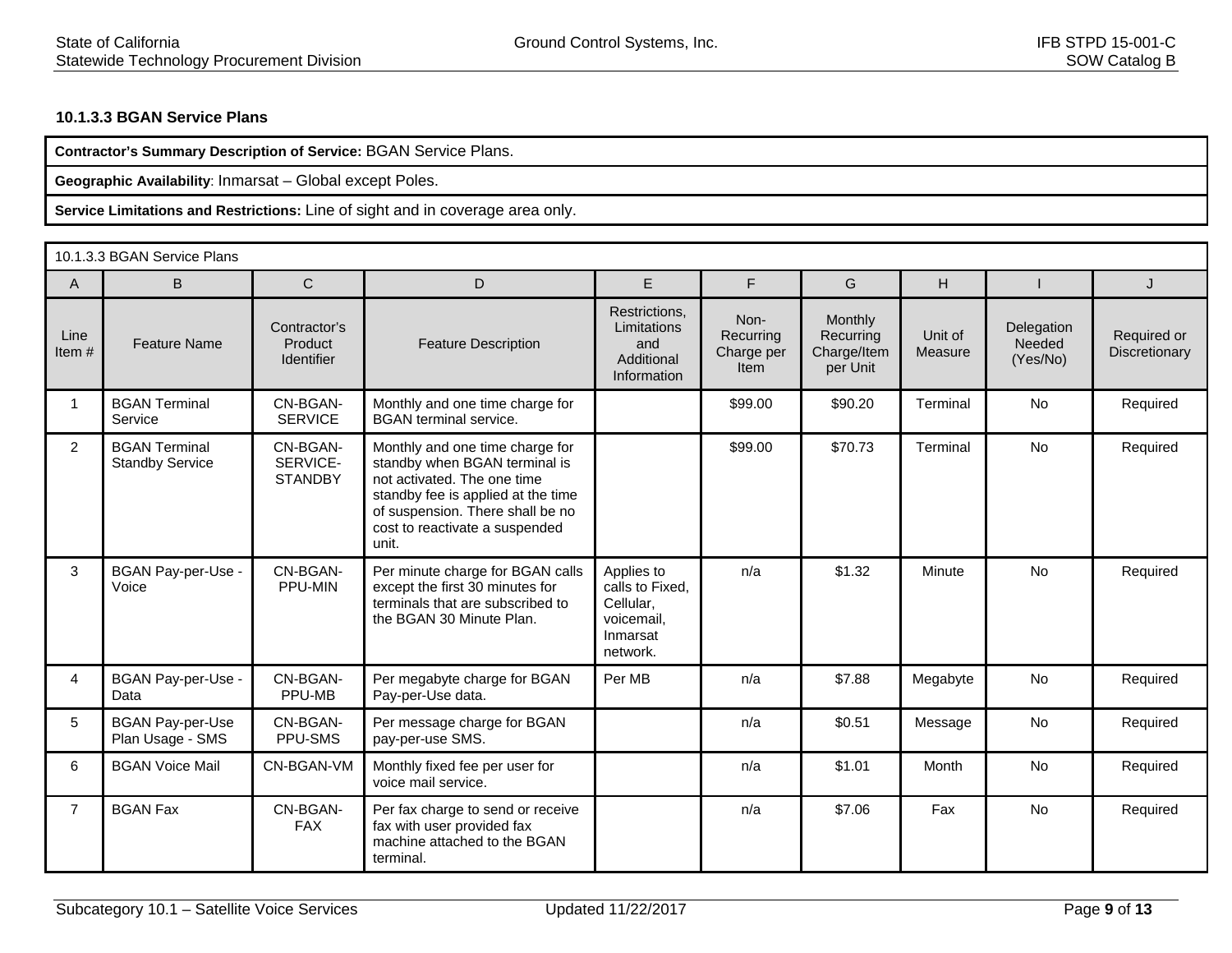|                  | 10.1.3.3 BGAN Service Plans                                                        |                                                        |                                                                                                                                                                                                |                                                                                |                                         |                                                 |                     |                                  |                              |  |
|------------------|------------------------------------------------------------------------------------|--------------------------------------------------------|------------------------------------------------------------------------------------------------------------------------------------------------------------------------------------------------|--------------------------------------------------------------------------------|-----------------------------------------|-------------------------------------------------|---------------------|----------------------------------|------------------------------|--|
| A                | B                                                                                  | $\mathsf{C}$                                           | D                                                                                                                                                                                              | E                                                                              | F                                       | G                                               | H                   | $\mathbf{I}$                     | J                            |  |
| Line<br>Item $#$ | <b>Feature Name</b>                                                                | Contractor's<br>Product<br><b>Identifier</b>           | <b>Feature Description</b>                                                                                                                                                                     | Restrictions,<br>Limitations<br>and<br>Additional<br>Information               | Non-<br>Recurring<br>Charge per<br>Item | Monthly<br>Recurring<br>Charge/Item<br>per Unit | Unit of<br>Measure  | Delegation<br>Needed<br>(Yes/No) | Required or<br>Discretionary |  |
| 8                | <b>BGAN Public Static</b><br>Internet Protocol (IP)<br><b>Address</b>              | CN-BGAN-<br><b>STATICIP</b>                            | Publicly routable static IP address<br>to connected devices.                                                                                                                                   | Per Month<br>Charge                                                            | n/a                                     | \$35.88                                         | $\sf IP$<br>Address | No                               | Required                     |  |
| 9                | <b>BGAN Calls to Other</b><br><b>Satellite Networks</b>                            | CN-BGAN-<br>SAT-TO-SAT                                 | Per minute charge for calls made<br>to other Satellite networks. This<br>usage will not be counted against<br>the 30 Minute Plan or the Group<br>Shared Plan.                                  |                                                                                | n/a                                     | \$10.24                                         | Minute              | No                               | Required                     |  |
| 10 <sup>°</sup>  | BGAN 100 MB Data<br>and 30 Minute Voice<br>Plan                                    | CN-BGAN-<br>100MB-30MIN                                | 100 MB of data and 30 minutes of<br>voice per month, per phone, with<br>rollover minutes (minutes that go<br>unused from month-to-month that<br>can be used up to one (1) year),<br>per phone. |                                                                                | \$40.00                                 | \$715.45                                        | Terminal            | <b>No</b>                        | Required                     |  |
| 11               | BGAN 100 MB Data<br>and 30 Minute Voice<br>Plan - Overage Data<br>Rate             | CN-BGAN-<br>100MB-<br>30MIN-<br><b>OVERAGE-</b><br>MB  | Charge for data usage over 100<br>MB in any month.                                                                                                                                             |                                                                                | n/a                                     | \$7.16                                          | Megabyte            | <b>No</b>                        | Required                     |  |
| 12 <sup>2</sup>  | BGAN 100 MB Data<br>and 30 Minute Voice<br>Plan - Overage<br>Voice Rate            | CN-BGAN-<br>100MB-<br>30MIN-<br>OVERAGE-<br><b>MIN</b> | Charge for voice usage over 30<br>minutes in any month.                                                                                                                                        |                                                                                | n/a                                     | \$1.01                                          | Minute              | <b>No</b>                        | Required                     |  |
| 13               | <b>BGAN Low Level 20</b><br>SIM Group Shared<br>Plan (includes 189<br>MB of usage) | CN-BGAN-<br>20SIM-189MB                                | Per phone charge to belong to the<br>20 User Group Shared Plan.                                                                                                                                | Per Plan<br><b>Monthly Price</b><br>- same if 1 or<br>20 SIMS are<br>included. | \$0.00                                  | \$1,140.83                                      | Plan                | <b>No</b>                        | Required                     |  |
| 14               | <b>BGAN Mid-Level 20</b><br>SIM Group Shared<br>Plan (includes 999<br>MB of usage) | CN-BGAN-<br>20SIM-999MB                                | Per phone charge to belong to the<br>Midlevel 20 User Group Shared<br>Plan.                                                                                                                    | Per Plan<br><b>Monthly Price</b><br>- same if 1 or<br>20 SIMS are<br>included. | n/a                                     | \$5,533.98                                      | Plan                | <b>No</b>                        | Required                     |  |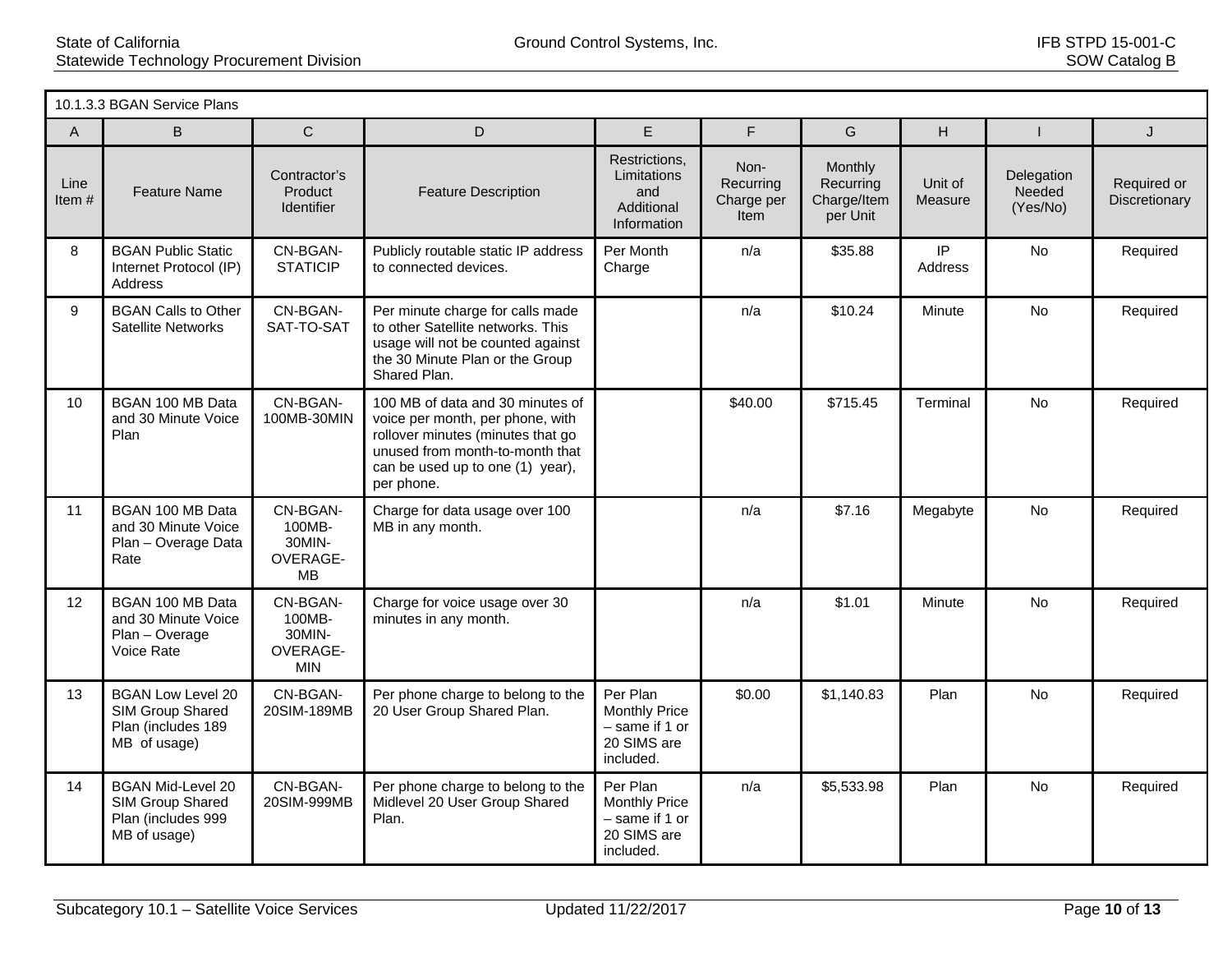|               | 10.1.3.3 BGAN Service Plans                             |                                         |                                                                                                                                                                                                                                                                                                                                                                                                                                                     |                                                                  |                                         |                                                 |                    |                                  |                              |  |  |
|---------------|---------------------------------------------------------|-----------------------------------------|-----------------------------------------------------------------------------------------------------------------------------------------------------------------------------------------------------------------------------------------------------------------------------------------------------------------------------------------------------------------------------------------------------------------------------------------------------|------------------------------------------------------------------|-----------------------------------------|-------------------------------------------------|--------------------|----------------------------------|------------------------------|--|--|
| A             | B                                                       | $\mathsf{C}$                            | D                                                                                                                                                                                                                                                                                                                                                                                                                                                   | E                                                                | F.                                      | G                                               | H                  |                                  | J                            |  |  |
| Line<br>Item# | <b>Feature Name</b>                                     | Contractor's<br>Product<br>Identifier   | <b>Feature Description</b>                                                                                                                                                                                                                                                                                                                                                                                                                          | Restrictions,<br>Limitations<br>and<br>Additional<br>Information | Non-<br>Recurring<br>Charge per<br>Item | Monthly<br>Recurring<br>Charge/Item<br>per Unit | Unit of<br>Measure | Delegation<br>Needed<br>(Yes/No) | Required or<br>Discretionary |  |  |
| 15            | <b>BGAN 20 SIM</b><br>Shared Plan-<br>Overage Data Rate | CN-BGAN-<br>20SIM-MB-<br><b>OVERAGE</b> | Charge for data usage over the<br>maximum included in either the<br>Low-Level or Mid-level Shared<br>Plan.                                                                                                                                                                                                                                                                                                                                          |                                                                  | n/a                                     | \$7.16                                          | Megabyte           | No                               | Required                     |  |  |
| 16            | <b>BGAN Satellite</b><br>Phone Rental - Daily           | CN-BGAN-<br>RENTAL-<br><b>DAILY</b>     | Daily rental of BGAN Terminals<br>with additional per minute<br>charges. Rental must be<br>delivered to the customer within<br>48 hours of order and quantities<br>up to 10 per order. If additional<br>lead time for rental is required,<br>vendor is to notify the State within<br>24 hours of order. In State<br>emergencies where additional<br>quantities are required, the<br>vendor may have up to 96 hours<br>to fulfill the rental order.  | Does not<br>include<br>Bandwidth.                                | n/a                                     | \$128.13                                        | Day                | No                               | Required                     |  |  |
| 17            | <b>BGAN Satellite</b><br>Phone Rental -<br>Weekly       | CN-BGAN-<br><b>RENTAL-</b><br>WEEKLY    | Weekly rental of BGAN Terminals<br>with additional per minute<br>charges. Rental must be<br>delivered to the customer within<br>48 hours of order and quantities<br>up to 10 per order. If additional<br>lead time for rental is required,<br>vendor is to notify the State within<br>24 hours of order. In State<br>emergencies where additional<br>quantities are required, the<br>vendor may have up to 96 hours<br>to fulfill the rental order. | Does not<br>include<br>Bandwidth.                                | n/a                                     | \$615.00                                        | Week               | <b>No</b>                        | Required                     |  |  |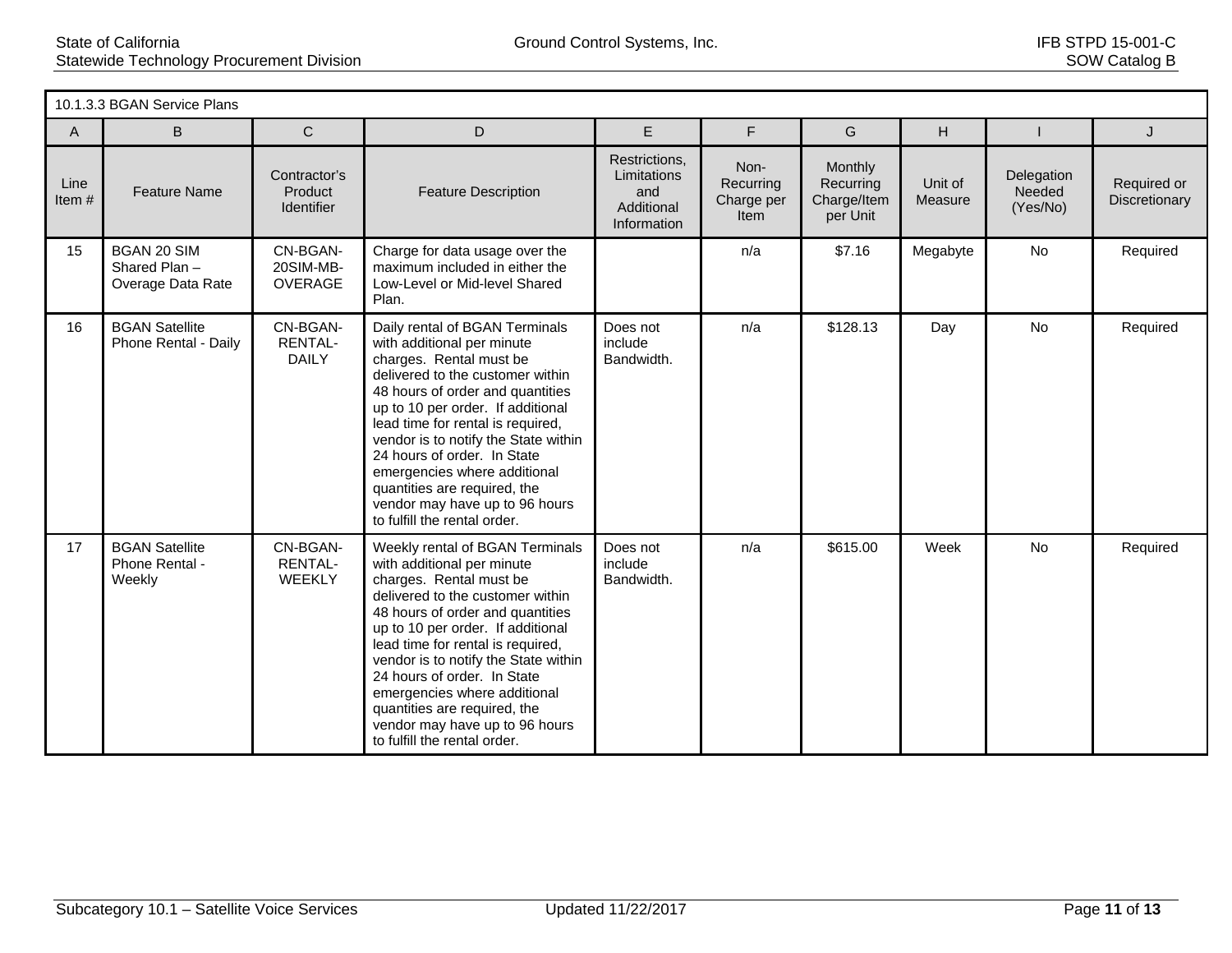| 10.1.3.3 BGAN Service Plans |                                                    |                                              |                                                                                                                                                                                                                                                                                                                                                                                                                                                      |                                                                  |                                         |                                                        |                    |                                  |                              |  |
|-----------------------------|----------------------------------------------------|----------------------------------------------|------------------------------------------------------------------------------------------------------------------------------------------------------------------------------------------------------------------------------------------------------------------------------------------------------------------------------------------------------------------------------------------------------------------------------------------------------|------------------------------------------------------------------|-----------------------------------------|--------------------------------------------------------|--------------------|----------------------------------|------------------------------|--|
| A                           | B                                                  | С                                            | D                                                                                                                                                                                                                                                                                                                                                                                                                                                    | Е                                                                |                                         | G                                                      | H                  |                                  |                              |  |
| Line<br>Item $#$            | <b>Feature Name</b>                                | Contractor's<br>Product<br><b>Identifier</b> | <b>Feature Description</b>                                                                                                                                                                                                                                                                                                                                                                                                                           | Restrictions,<br>Limitations<br>and<br>Additional<br>Information | Non-<br>Recurring<br>Charge per<br>Item | <b>Monthly</b><br>Recurring<br>Charge/Item<br>per Unit | Unit of<br>Measure | Delegation<br>Needed<br>(Yes/No) | Required or<br>Discretionary |  |
| 18                          | <b>BGAN Satellite</b><br>Phone Rental -<br>Monthly | CN-BGAN-<br>RENTAL-<br><b>MONTHLY</b>        | Monthly rental of BGAN Terminals<br>with additional per minute<br>charges. Rental must be<br>delivered to the customer within<br>48 hours of order and quantities<br>up to 10 per order. If additional<br>lead time for rental is required,<br>vendor is to notify the State within<br>24 hours of order. In State<br>emergencies where additional<br>quantities are required, the<br>vendor may have up to 96 hours<br>to fulfill the rental order. | Does not<br>include<br>Bandwidth.                                | n/a                                     | \$2,050.00                                             | Month              | <b>No</b>                        | Required                     |  |